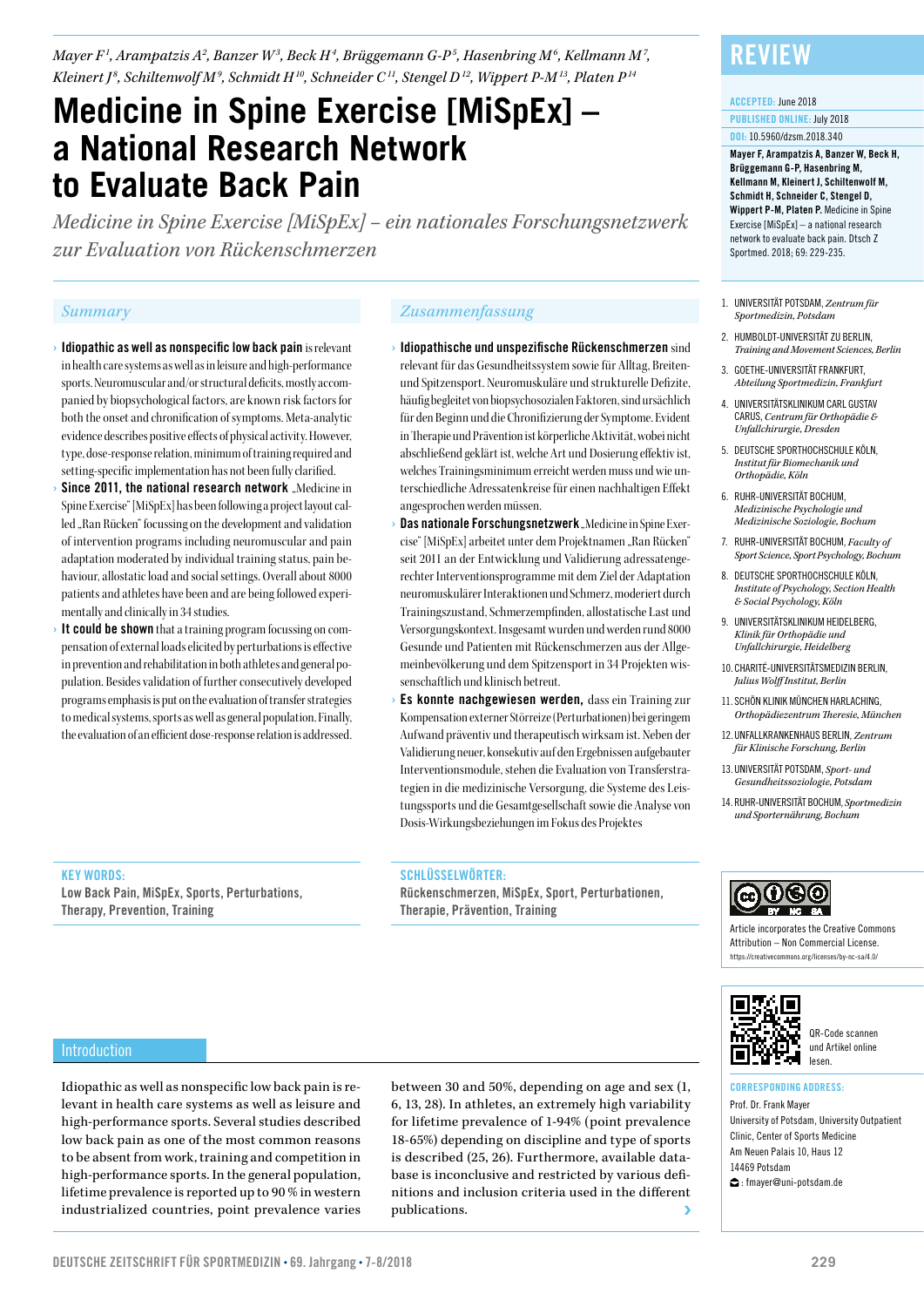### Table 1

Multicenter and center based studies (MiSpEx network) within "Ran Rücken".

### MULTICENTER STUDIES

| <b>ZSA</b>                                     | Validity of Outcome variables                                                                                                                                 |
|------------------------------------------------|---------------------------------------------------------------------------------------------------------------------------------------------------------------|
| <b>MSB</b>                                     | Feasibility of piloted exercise interventions                                                                                                                 |
| MCSB                                           | Prove of effectiveness of exercise interventions in low back<br>pain                                                                                          |
| <b>Transfer</b>                                | Development of a transfer concept for exercise interventions                                                                                                  |
| <b>CENTER-BASED STUDIES (PARALLEL STUDIES)</b> |                                                                                                                                                               |
| PSA <sub>1</sub>                               | Neuromuscular control during perturbations                                                                                                                    |
| PSA,                                           | Evaluation of trunk stability                                                                                                                                 |
| PSA <sub>3</sub>                               | Stress-related markers in pain prevention                                                                                                                     |
| PSA                                            | <b>Evaluation of trunk movements</b>                                                                                                                          |
| PSA <sub>5</sub>                               | Mathematic modelling: muscle forces and trunk load                                                                                                            |
| PSA <sub>s</sub>                               | Neuromuscular control of trunk stability                                                                                                                      |
| PSA,                                           | Movement variability in pain patients                                                                                                                         |
| PSA <sub>s</sub>                               | Strength performance capacity and core stability                                                                                                              |
| PSA <sub>a</sub>                               | Trunk adaptations to training                                                                                                                                 |
| PSA <sub>10</sub>                              | Systematic analysis of core posture and movements in<br>different types of sports                                                                             |
| PSA <sub>11</sub>                              | Quantitative analyses of mechanical trunk load in different<br>types of sports                                                                                |
| $PSA_{12}$                                     | Biopsychosocial risk factors and mechanisms in low back<br>pain                                                                                               |
| $PSA_{12}$                                     | Effectiveness of risk-factor-based cognitive treatment                                                                                                        |
| PSA <sub>14</sub>                              | Optimization of volitional behavior in rehabilitation                                                                                                         |
| $PSA_{15}$                                     | Quantitative sensory testing of pain                                                                                                                          |
| $PSA_{16}$                                     | Central adaptations to training                                                                                                                               |
| PSB,                                           | Development and validation of sports-type- and load-related<br>exercises                                                                                      |
| PSB,                                           | Psychosocial competences and factors in the treatment and<br>prevention of low back pain                                                                      |
| PSB <sub>3</sub>                               | Development and evaluation of therapeutic and preventive,<br>addressee-related intervention programs in athletes and the<br>overall population                |
| PSB <sub>4</sub>                               | Intra-individual, longitudinal analysis of exercise interven-<br>tions                                                                                        |
| PSC.                                           | Transfer of diagnostic markers to clinical and field settings                                                                                                 |
| PSC,                                           | Valid and reliable measurements of postural control in a field<br>setting                                                                                     |
| PSC <sub>4</sub>                               | Psychosocial competences in back pain prevention and<br>therapy: Transfer of social related approaches in high-per-<br>formance sports and overall population |
| PSC.                                           | Sustainability of (piloted) exercise interventions                                                                                                            |
| PSD,                                           | Cumulative strain and fatigue on trunk load. Load atlas of<br>the trunk in daily life and sports                                                              |
| PSD <sub>3</sub>                               | Relation of artificial pain inhibition and neuromuscular<br>performance in LBP patients                                                                       |
| PSD,                                           | Minimum dose-response relation in perturbation-based<br>exercise interventions                                                                                |
| PSD <sub>s</sub>                               | How much is enough? Dose-response relation of sensory<br>motor training in low back pain                                                                      |
| PSD <sub>a</sub>                               | Therapy frequency and compliance to predict low back pain<br>relapse                                                                                          |
| $PSD_{10}$                                     | Dose-response-relation of behavioral modules on pain<br>perception and processing                                                                             |

Most papers point out that symptoms (mainly pain) and imaging of structural alterations do no correlate as often assumed in clinical practise (13, 17). This is particularly evident when symptoms aggravate over time and finally chronify. Consequently, neuromuscular as well as structural deficits, mostly accompanied by biopsychological factors are known risk factors for both the onset and chronification of symptoms (2, 4, 7, 9, 10, 11, 22, 24, 27). To date there are no finally proven concepts and mechanisms if and how muscle strength as well as neuromuscular control of trunk stability might help to compensate external load leading to (low) back pain symptoms in athletes as well as the general population. However, several approaches have been published emphasizing that immediate compensation of unexpected external loads is altered in low back pain patients and therefore might be discussed as valid therapy approach as well as preventive strategy (3, 7, 8, 21).

Meta-analytic evidence describes positive effects of physical activity in the treatment and the prevention of low back pain (1, 5, 6, 13, 28). Mainly in population-based analysis it could be shown that exercise is superior to other treatments in (chronic) LBP patients (13, 22, 28). Evidence-based approaches are recently multimodal and individualized including physical activity as one main column of concept (1, 5, 13, 22, 24, 27, 28). However, type of exercise, dose-response relationship, minimum of training required as well as setting-specific implementation of therapeutic treatments to optimise training effects and minimise the amount of non-responders is not finally clarified. A most recent Cochrane review has shown that so-called motor control exercises might be beneficial (22). However, due to widely varying definitions of the exercises used and diverging outcome variables effects were described low and inconsistent. It is additionally discussed that the impact based on neuromuscular coordination including measurements of muscle strength, kinetics, kinematics, muscular activity and postural control is still lacking. Nevertheless, the ability of the neuromuscular system to compensate and counteract control errors introduced from deficits in the perception of the spine state and conversion of this information into appropriate motor commands as well as the ability to regain spine stability after unexpected load-induced perturbations by an appropriate neuromuscular control are important components for avoiding low-back pain (3, 6, 7, 8, 18, 21).

Unfortunately, in these concerns the published data including clinically-evident cross-sectional and longitudinal preventive and therapeutic approaches especially in high-performance athletes are rare, even if individualized training, neuromuscular programs as well as sophisticated dose-response scheduling is professionally implemented in daily practice.

Based on the background mentioned, in 2011, a national research network called "Medicine in Spine Exercise [MiSpEx]" was founded, focussing on the development and the validation of preventive and therapeutic (exercise) interventions in nonspecific low back pain patients from both general public and athletes. In a granted program from German "Bundesinstitut für Sportwissenschaft" named "Ran Rücken" basic intervention effects were validated and related to diagnostic algorhythms. Further focus was placed on the definition of a minimum and individualized response (adaptation) threshold as well as the dose-response relation in athletes and non-athletes. Additionally, basic-science and experimental results were implemented in clinical studies and finally transferred in the populations addressed.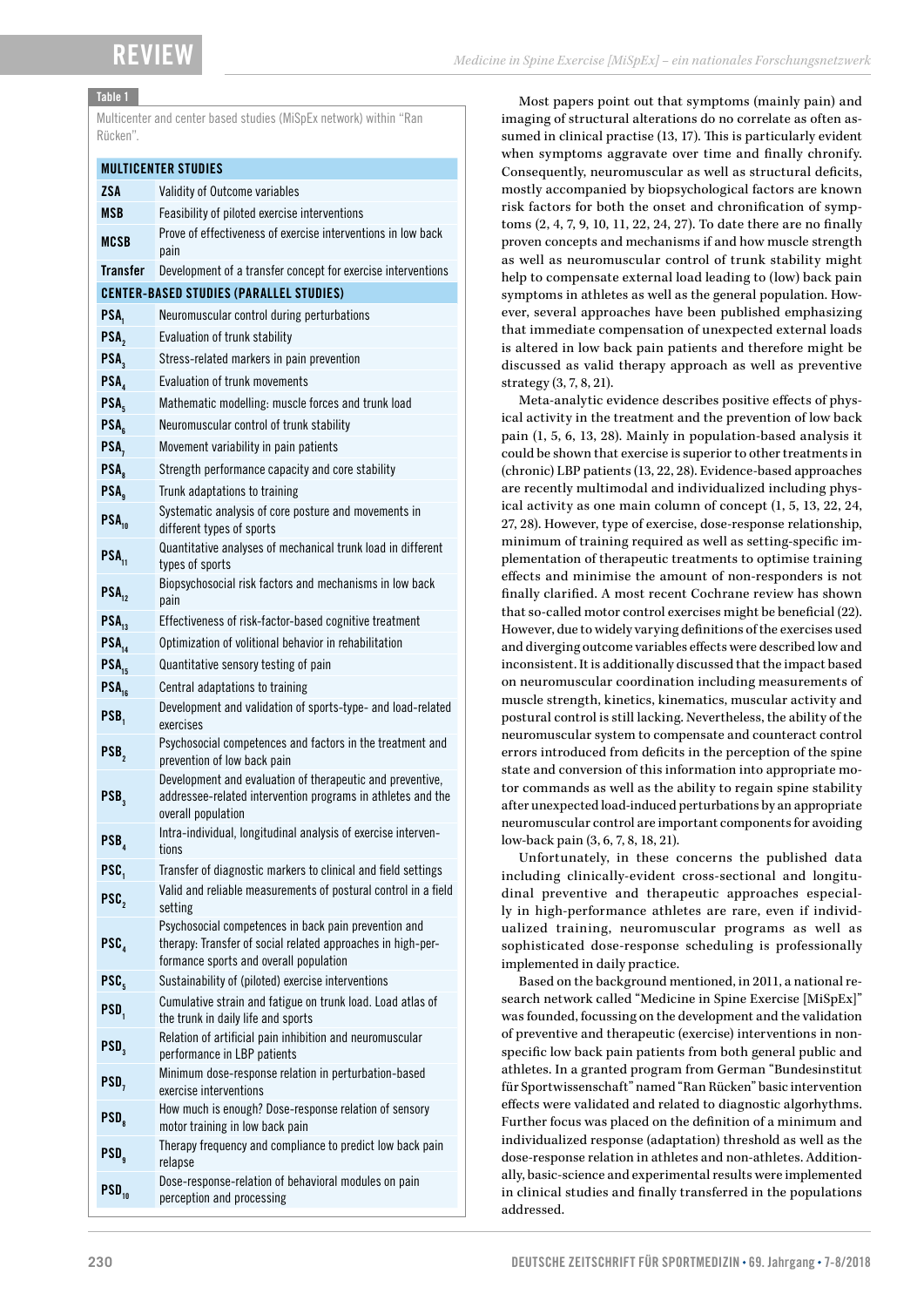### Review



### Reasearch Questions and Scientific Approach

Chronic low-back pain patients where a recognizable, specific pathology is lacking, are diagnosed as "non-specific". Repetitive and high external loads in high-performance sports, occupation as well as daily life and leisure activities are assumed to be reasons for non-specific low back pain (1, 17, 24, 26, 28). Therefore, the compensation of these external loads in definite situations is mandatory. However, individual neuromuscular deficits might restrict the compensation capacity, consequently predispose to overload and therefore elicit low back pain. The origin of pain, however, in most of the cases is not clear. Microtrauma and muscle-tendon insufficiencies in combination with muscle strain and ligament strain are discussed as valid reasons for pain development (1, 13, 17, 27). In case of suddenly increase in load intensity (single overload mainly due to unexpected load; repetitive high as well as unexpected loads) tolerance limits might be exceeded if compensation is too slow or insufficient. As a consequence intervention strategies should emphasize the implementation of exercises, aiming on compensation of external loads in specific situations (sports, daily life, and occupation).

Within the research network both an evidence-based concept and useful exercises have to be developed and validated that rationally show adaptation in pain perception as well as in muscle strength and neuromuscular control of spine stability. Dosing of exercises and programs has to incorporate high and unexpected loads. Since high compliance and adherence in combination with time- and cost-saving approaches is intended a minimum threshold of training effects needs also to be defined for both high-performance sports as well as the overall population. Above this threshold the course of dose-response relation should be evaluated.

Further emphasis has to be on diagnostic procedures to both develop and individually assign valid exercises aiming on low back pain risk reduction and adaptation of pain as well as neuromuscular capacities. In addition theses diagnostic variables should reliably evaluate and predict the intervention outcome. Main target criteria therefore have to be defined in pain perception as well as neuromuscular adaptation due to individualized exercises based on unexpected and high loads. Furthermore, it has to be analyzed if there are confounding variables moderating the intervention effect (11, 12, 14, 15, 20, 23). Firstly, since well proven, effects have to be discussed in dependence on individual training status, mainly parametrized in neuromuscular capacities. In addition, it is very well known, that biopsychosocial factors like pain behavior, allostatic load, motivation as well as social environments might influence the perception of low back pain and therefore potentially will influence the effectiveness of (exercise) interventions in athletes and non-athletes.

Besides validation of further consecutively developed programs emphasis has to be put on the evaluation of transfer strategies with respect to addressee-dependent dose-response-relation in medical systems, sports as well as overall population.

In summary, the following main research questions were set for the "Ran Rücken" project, realized by MiSpEx network:

F1: Which (exercise) interventions (intervention programs) based on an optimization of neuromuscular control lead to a valid and reliable reduction of low back pain symptoms in patients and to risk reduction in healthy subjects?

F2: Which isolated variables (sets of variables) can be defined to deduce valid exercise interventions and to measure the longitudinal effect of exercise interventions to reduce symptoms as well as the risk of low back pain in athletes and the general population?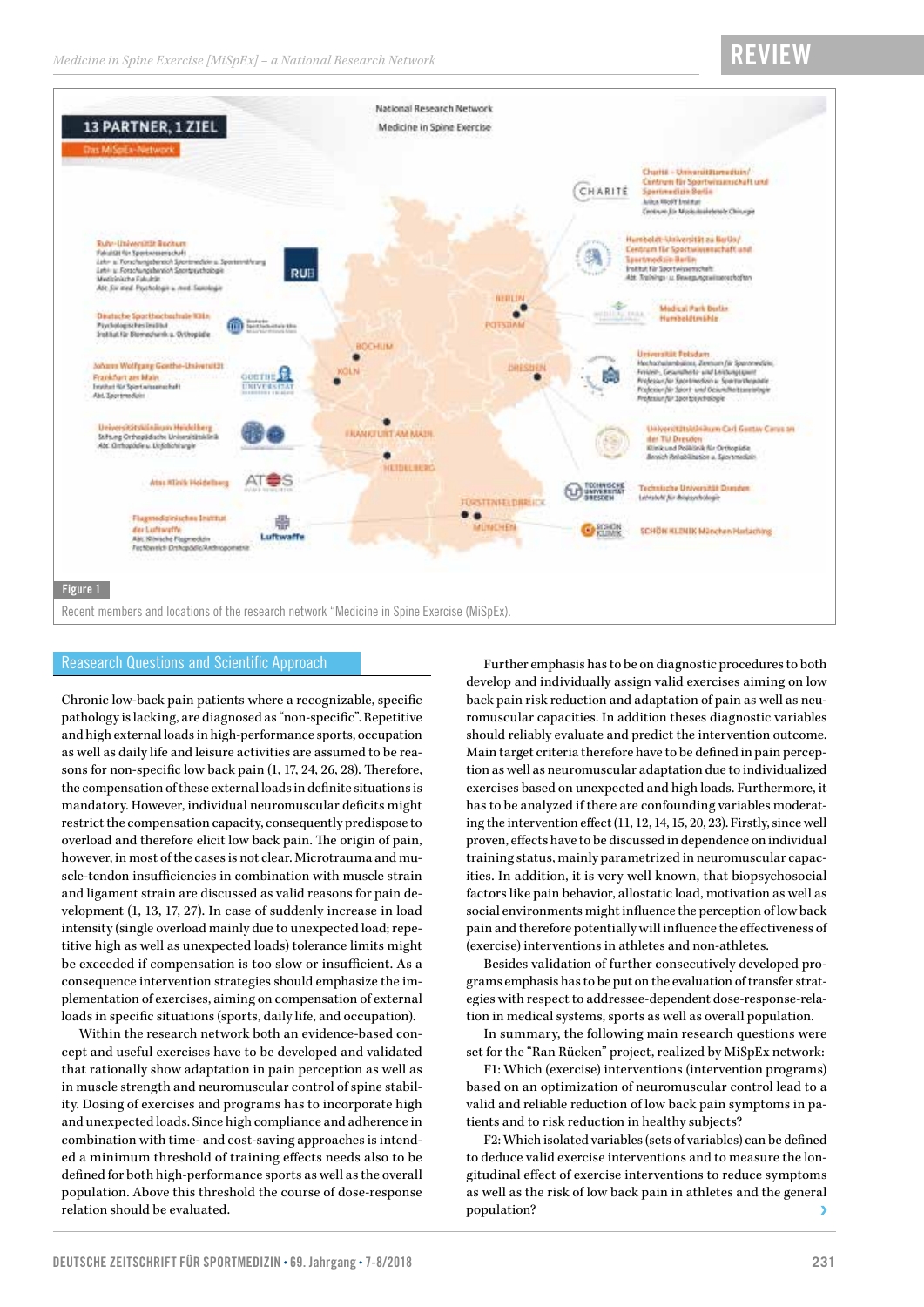## Review



### Figure 2

Research paradigm of "Ran Rücken" realized by the national research network "Medicine in Spine Exercise, (MiSpEx)". Outcome variables and moderating factors for the development, validation and transfer of exercise interventions in prevention and rehabilitation of low back pain in both athletes as well as the general population.



### Figure 3

Study flow chart. Multicenter and center based parallel studies, separated in three overall project phases [basic science, implementation, transfer].

F3: Is there any moderating influence of the individual training status regarding neuromuscular control as well as biopsychosocial factors on the effectiveness of (exercise) interventions?

F4: Which transfer strategies aiming on adherence and compliance to implement exercise interventions are advisable for high-performance sports and the general population?

### Methods and Organization

Ran Rücken and MiSpEx exist since 2011 implementing university departments, scientific institutions as well as clinical departments that allow admission to patients and athletes with low back pain in daily clinical care and guarantee scientific knowledge and approaches to experimental as well as clinical studies in a translational way (Fig. 1). According to the research questions raised a research paradigm was developed taking pain and neuromuscular adaptation to exercise interventions moderated by training status and biopsychological factors into account (Fig. 2). With respect to the translational development of experimental data through clinical implementation to transfer concepts the research schedule consists of three phases overlapping each

other (Fig. 3). To date about 8.000 patients and athletes have been and are followed experimentally and clinically in 34 studies (Table 1).

Within the first phase (basic-science) the research paradigm was validated. Therefore, center-based studies working on isolated questions regarding pain perception and behavior, neuromuscular adaptation, moderating biopsychosocial factors, type of exercises, effect of unexpected loads and dose-response relation were realized (Table 1). Additionally, two multi-center studies took place (Table 1, Fig. 3). In a first approach validity of possible outcome criteria (pain behaviour: e.g. v. Korff grades, visual analogue scales; neuromuscular: e.g. back extension and flexion strength, postural stability during one-leg stance, jumping variables) were analyzed in a sample of athletes and subjects from general population with and without pain (n=1072) in a longitudinal design over 2 years (28). Additionally, feasibility of piloted exercises was analyzed in a prospective multicenter study (n=744, 4 exercises per session, 12 difficulty levels, 3 weeks center-based, 9 weeks home-based, 6 months-sustainability). In the second phase implementation of results of basic science and initial multicenter studies flow into the central prove of effectiveness. This GCP-study is recently ongoing involving n=1580 subjects in a two-group design (intervention vs. control) with a follow up of one year (19). This study is assisted by another group of center-based studies working on detailed but still open queries. In the third phase, finally, all results consequently are implemented in a transfer strategy dedicated to different settings like Olympic medical centers, outpatient clinics, rehabilitation centers as well as sports organizations, research and education.

### **Results**

"MiSpEx" and "Ran Rücken" are running till the end of 2018. Consequently final results are recently not available. However, isolated results have already been published (or will be published in this supplement), which should be stated briefly (3, 8, 14, 15, 16, 18, 26, 29). Basic analysis showed a high variability of low back pain prevalence in athletes (25), an increasing load towards caudal segments elicited mainly by rotation, reclination and translation as well as valid outcome variables for pain perception and neuromuscular control as mentioned before (3, 8, 14, 15, 18, 29). It could be shown that perturbation-based implementation of external loads to the human body will lead to neuromuscular adaptation (3, 8, 18). Furthermore, compensation of external loads elicited by perturbations as well as combined perturbation-based sensory motor or strength training are effective in prevention and rehabilitation (multicentre pilot results).

There is evidence that compliance and adherence is strongly related to intrinsic motivation as well as individualized patients behaviour in some patients groups. Therefore, it is desirable to screen individuals (high-performance athletes as well as general population) before accessing the training program mentioned above. Here, a strategy for individualized screening will be recommended. Considering transfer the recent state shows that strategies differ between addressees. Within high-performance sports mainly concepts and strategies with its implementation in daily training procedures, rather than isolated exercises, can be delivered. In the general population exercise intervention programs are welcome including dosing as well as algorhythms to individualize, control and evaluate. The chosen strategy of 3 weeks center-based education, followed by a controlled 9 week home-based phase seems to be appropriate.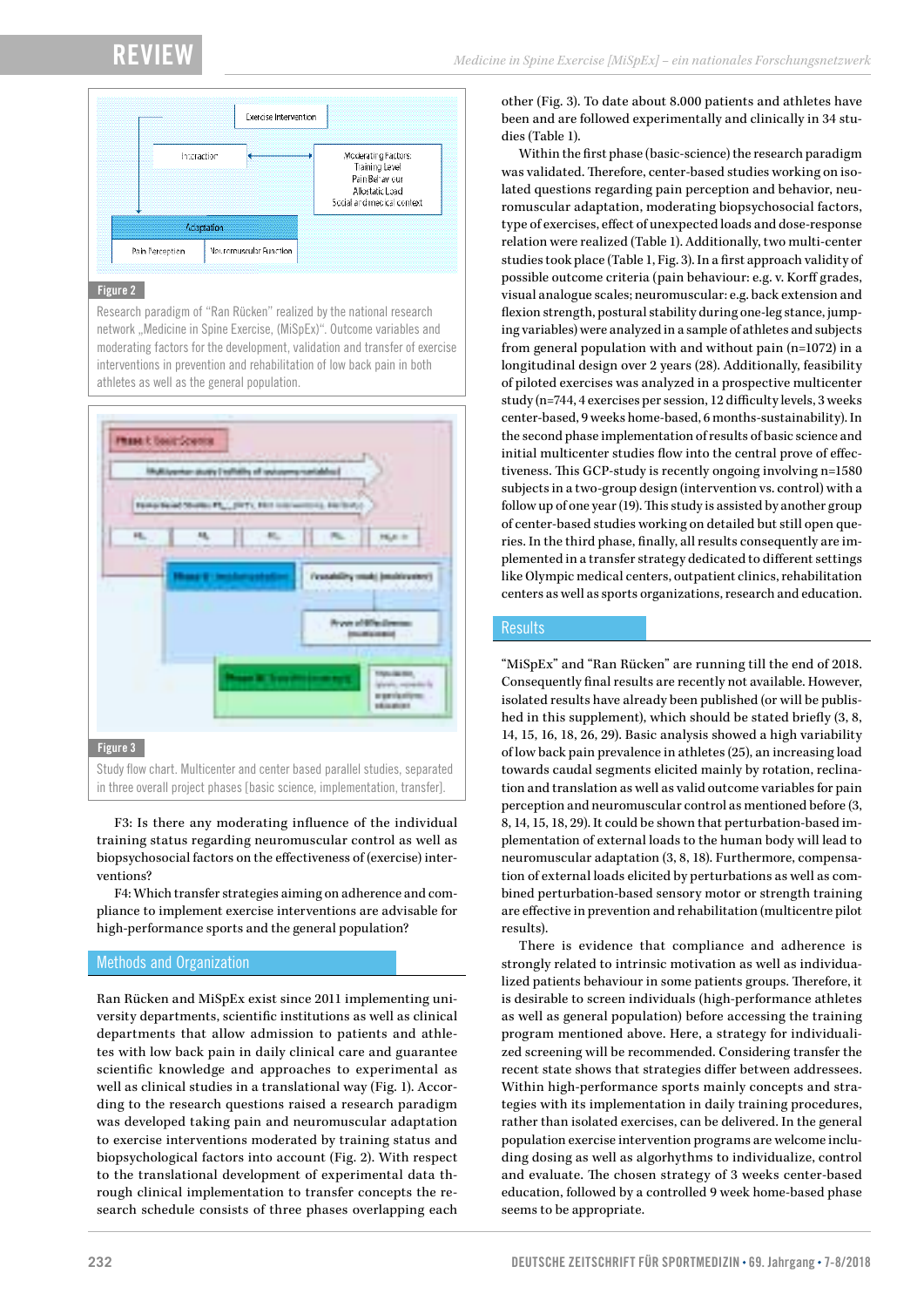# **REVIEW**

In conclusion, it recently can be stated that exercise interventions based on perturbations are effective in prevention and rehabilitation of low back pain in high-performance sports as well as the general population. Individualization as well as consideration of training status and biopsychosocial moderators is mandatory. Pre-training screening therefore is likely to be beneficial. In diagnostics as well as longitudinal follow-up evaluation variables out of pain perception and neuromuscular control are valid tools to choose compilation of exercises and to rate effectiveness prospectively. Further and conclusive results will be available at the end of the project presented.

### Acknowledgements

### **Heads of Additional Study Centers**

A. Barié (Heidelberg), R. Brand (Potsdam), K. Dreinhöfer (Berlin), G. Duda (Berlin), P. Kasten (Dresden), C. Kirschbaum (Dresden), T. M. Pippig (Luftwaffe), A. Rohlmann (Berlin), H. Schmitt (Heidelberg), N. Streich (Heidelberg), L. Vogt (Frankfurt)

### **Scientists in Study Centers**

- María Moreno Catalá, Ralf Dietrich, Lisa Diepgen, Arno Schroll, Gunnar Laube, Willi Rinke (Humboldt-Universität zu Berlin, Department of Training and Movement Sciences)
- Jeronimo Weerts, Esther Pries, Rizwan Arshad (Julius Wolff Institut, Charité-Universitätsmedizin Berlin)
- Michael Schäfer, Sabine Schüler (Medical Park Berlin Humboldtmühle, Abt. für muskuloskeletale Rehabilitation, Prävention und Versorgungsforschung, Charité-Universitätsmedizin Berlin)
- Tobias Engeroff, Johannes Fleckenstein, Florian Giesche, Meltem Hacibayramoglu, Kristin Kalo, Frieder Krause, Daniel Niederer, Andreas Rosenhagen, Johanna Vogel, Jan Wilke (Goethe-Universität Frankfurt, Abteilung Sportmedizin)
- Jahan Heidari, Tobias Mierswa (Faculty of Sport Science, Unit of Sport Psychology, Ruhr-Universität Bochum)
- Claudia Levenig (Medizinische Psychologie und Medizinische Soziologie, Ruhr-Universität Bochum)
- Markus De Marées, Daniela Fett, Katharina Trompeter, Robin Schäfer, Jan Venzke (Lehr- und Forschungsbereich Sportmedizin und Sporternährung, Fakultät für Sportwissenschaft, Ruhr-Universität Bochum)
- Kai Heinrich, Institut für Biomechanik und Orthopädie, Deutsche Sporthochschule Köln
- Johanna Belz, Angeli Gawlik (Institute of Psychology, Section Health & Social Psychology, German Sport University Cologne)
- Ernst Riewe, Barbara Pader, Eva Neubauer, Thomas Gwechenberger (Universitätsklinikum Heidelberg, Klinik für Orthopädie und Unfallchirurgie, Zentrum für Orthopädie, Unfallchirurgie und Paraplegiologie)
- Jan Jens Kolterman, Philipp Flößel (Universitätsklinikum Carl Gustav Carus, Universitäts Centrum für Orthopädie & Unfallchirurgie)
- Thore-Björn Haag (SCHÖN Klinik München Harlaching Sportorthopädisches Institut & Orthopädiezentrum Theresie München), Martin Handel, Imme Korthals (SCHÖN Klinik München Harlaching Sportorthopädisches Institut)
- Jasmin Honold, Jessie de Witt Huberts, Anne-Kathrin Puschmann, Christine Wiebking, Kathrin Klipker, Caroline Holzer, Michael Fliesser, Anja Weiffen, Christiano Cellini, Martin Horack (Universität Potsdam, Sport- und Gesundheitssoziologie)
- Adina Eggert, Tilman Engel, Katja Frölich, Dina Intziegianni, Hannes Kaplick, Stefan Kopinski, Jessica Messerschmidt,

Juliane Müller, Steffen Müller, Judith Reso, Daniela Schubert, Josefine Stoll (Hochschulambulanz der Universität Potsdam, Zentrum für Sportmedizin)

- Franziska Antoniewicz (Universität Potsdam, Sportpsychologie)
- Claas Güthoff, Alexander Hönning (Zentrum für Klinische Forschung Unfallkrankenhaus Berlin)

### **Cooperation Partners**

- AOK Nordwest (Westfalen, Lippe, Schleswig-Holstein)
- Berliner Ruder Club
- Brandenburgische Technische Universität Cottbus-Senftenberg
- Bundesministerium des Innern
- Bundeswehr, Zentrum für Luft- und Raumfahrtmedizin der Luftwaffe
- Charite Universitätsmedizin Berlin, Centrum für Muskuloskeletale Chirurgie (CMSC), Wirbelsäulentherapie, Sportmedizin
- Deutscher Hockey Bund e.V. (DHB)
- Deutscher Kanu-Verband (DKV)
- Deutscher Olympischer Sportbund (DOSB)
- Deutscher Ruder Verband-Ruderleistungszentrum Dortmund
- Eliteschulen Sport des Landes Brandenburg
- Gemeinschaftspraxis Chiropädicum, Berlin
- Heilpraxis für Osteopathie & Physiotherapie Hübner & Werner, Berlin
- Hochschule für Gesundheit, Bochum
- Hochschulsport der Ruhr-Universität Bochum (RUB)
- Klinikum Ernst von Bergmann (Anästhesiologie) gGmbH, Potsdam
- Medical Park Berlin Humboldtmühle, Berlin
- medicos.AufSchalke, Gelsenkirchen
- Medizinische Klinik für Rheumatologie, Berlin
- Ministerium des Innern (MIK) des Landes Brandenburg
- Ministerium für Bildung, Jugend und Sport des Landes Brandenburg
- NOVOTERGUM AG, Essen
- OGP Orthopädische Gemeinschaftspraxis
- Oer-Erkenschwick
- Olympiastützpunkte Berlin, Brandenburg, Rhein-Neckar
- Polizei Nordrhein-Westfalen
- Rehazentrum am Virchowklinikum, Berlin
- Rugby Klub 03 Berlin e.V.
- SLZ-Berlin, Eliteschule des Sports
- SMZ Physiotherapie Bochum GmbH
- Sportschule im Olympiapark Poelschau-Schule, Berlin
- SV Babelsberg (Fußball)
- Trainerakademie des DOSB, Köln
- TuS Lichterfelde Hockey e.V.
- Universitätsklinik Bochum (Anästhesiologie, Intensiv-, Palliativ- und Schmerzmedizin)
- VC Olympia Berlin e.V.
- Werderaner FC Viktoria 1920 (Fußball), Potsdam

### Förderung

Das MiSpEx-Netzwerk wird gefördert aus Mitteln des Bundesinstituts für Sportwissenschaft (BiSp) aufgrund eines Beschlusses des Deutschen Bundestages [Förderkennzeichen ZM-VI1-080102A/11-18].